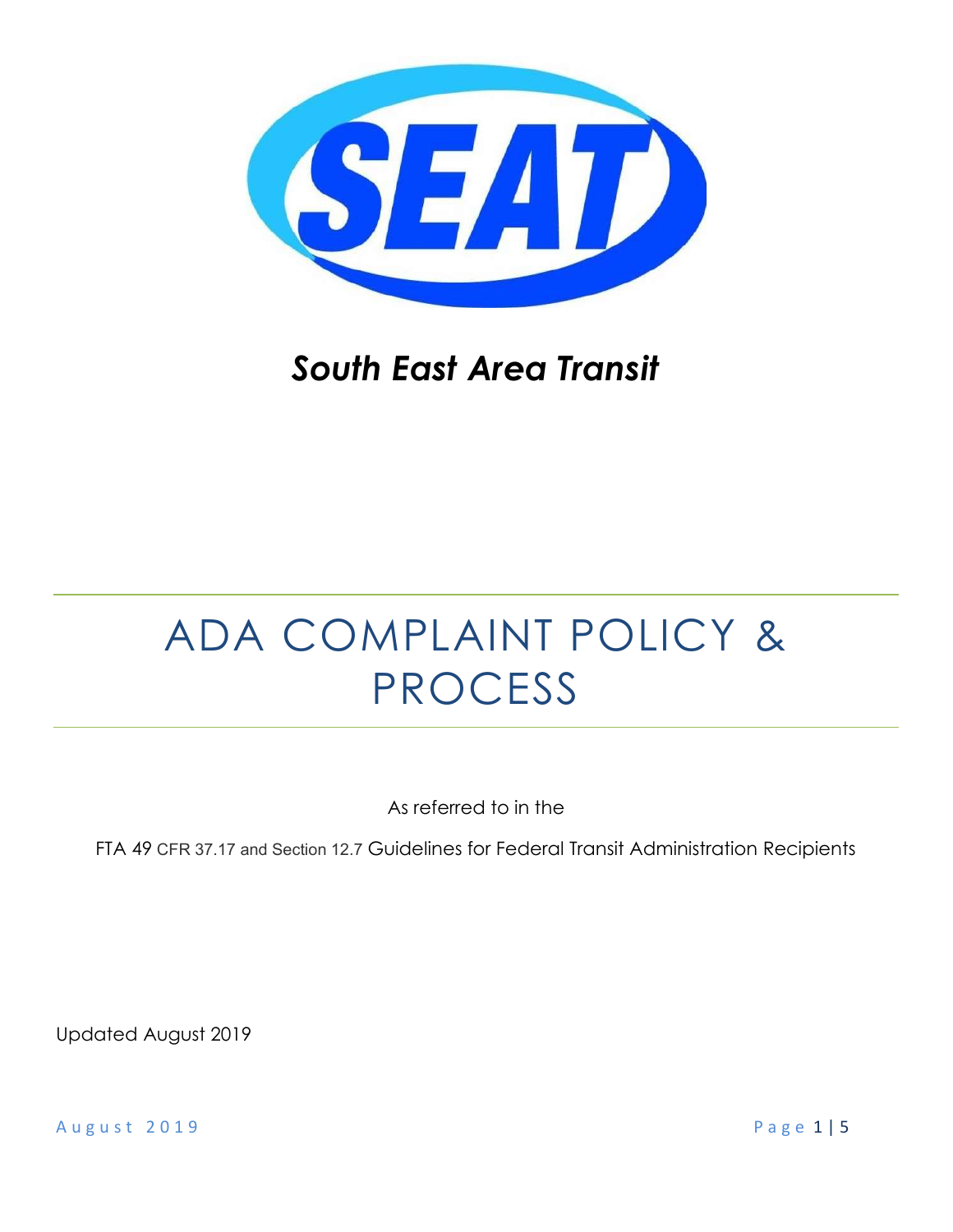## ADA Complaint Procedure

The DOT ADA regulations require public transportation providers to have procedures in place for promptly and equitably resolving disability-related complaints filed by their customers. The required elements of the local complaint process, which are outlined in 49 CFR 37.17 and Section 12.7 of the FTA's recently published ADA Circular, include sufficiently advertising the process to the public.

#### Upon receipt of an ADA disability-related complaint SEAT's procedure will be as followed:

All ADA disability related complaints shall be sent to SEAT's ADA Coordinator listed below:

 South East Area Transit ADA Coordinator Andrea Thompson 375 Fairbanks Street Zanesville, Ohio 740-454-8574 athompson@seatbus.org

Upon receipt of an ADA disability-related complaint SEAT's procedure will be as followed:

- A. SEAT will immediately notify our ODOT representative
- B. SEAT will promptly communicate its response to the complaint allegations, including its reasons for the response, to the complainant and must ensure that it has documented its response. The communication can be in written, electronic, in-person, or telephonic.
	- However the communication, SEAT will keep the documented response in its internal records or database.
	- SEAT will keep all complaints of noncompliance on file for one (1) year and a record of all such complaints (in summary from) for five (5) years.
	- SEAT will use professional knowledge distinguish between complaints that pertain to DOT ADA requirements versus general complaints about service or policies even if the complaint has a disability.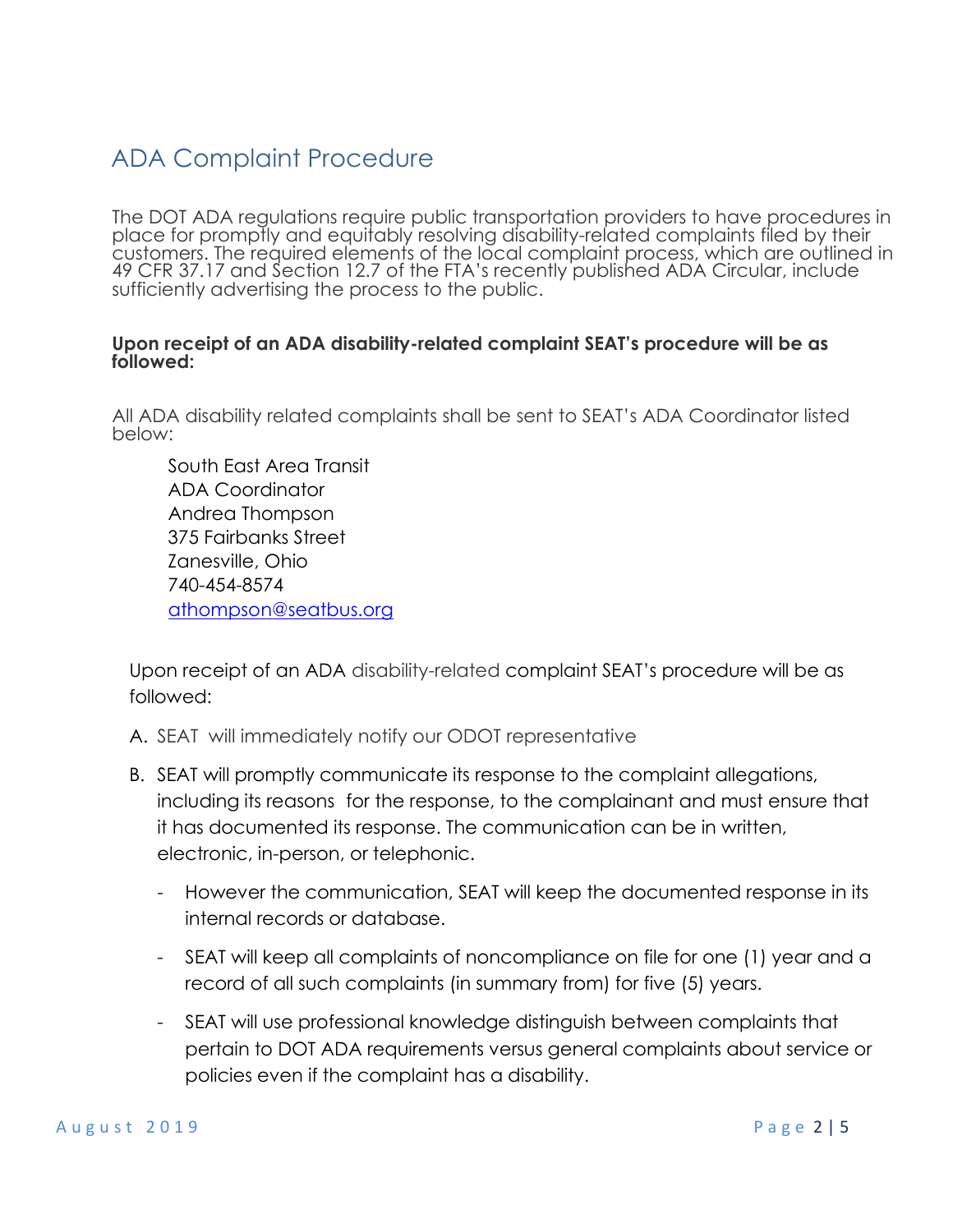- C. SEAT has 15 business days to investigate the complaint. If more information is needed to resolve the case, SEAT may contact the complainant. The complainant has 15 business days from the date of the letter or documented contact to send requested information to the investigator assigned to the case. If the investigator is not contacted by the complainant or does not receive the additional information within 15 business days, SEAT can administratively close the case. A case can be administratively closed also if the complainant no longer wishes to pursue their case.
- D. After the investigator reviews the complaint, she/he will issue one of two letters to the complainant: a closure letter or a letter of finding (LOF). A closure letter summarizes the allegations and states that there was not a Title VI violation and that the case will be closed. An LOF summarizes the allegations and the interviews regarding the alleged incident, and explains whether any disciplinary action, additional training of the staff member or other action will occur. If the complainant wishes to appeal the decision, she/he has 15 business days after the date of the letter or the LOF to do so.
- E. For transportation-related ADA matters, a person may also file a complaint directly with the Ohio Department of Transportation, at ODOT Office of Equal Opportunity, Attention: ADA Coordinator, 1980 West Broad Street, Columbus, OH 432230

 South East Area Transit is committed to providing you with safe and reliable transportation services and we want your feedback. Please use this form for suggestions, compliments, and complaints. You may also call us at 740-454-8574, visit our Administration office at 375 Fairbanks Street Zanesville, Ohio, or contact us by email or U.S. postal mail at the addresses below. Please make sure to provide us with your contact information in order to receive a response. South East Area Transit, Andrea Thompson, Operations Director/ADA Coordinator, 375 Fairbanks Street Zanesville, Ohio 43701, 740-454-8574, email athompson@eastbus.org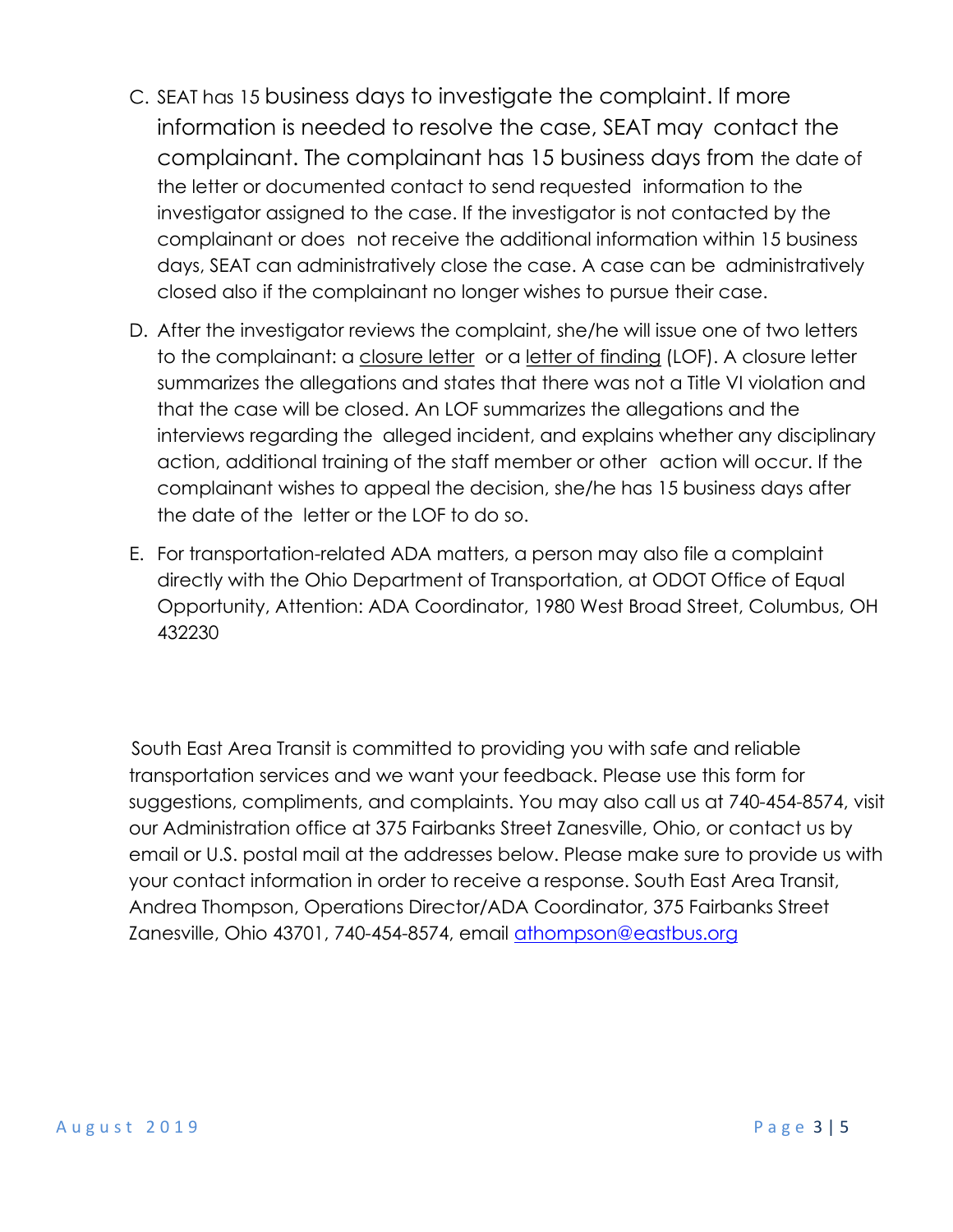| SECTION I: TYPE OF COMMENT (Choose One)*                                                                     |            |             |           |                 |                    |  |  |  |
|--------------------------------------------------------------------------------------------------------------|------------|-------------|-----------|-----------------|--------------------|--|--|--|
| Compliment_                                                                                                  | Suggestion | Complaint   |           | Other:          | ADA Related? Y / N |  |  |  |
| <b>SECTION II: CONTACT INFORMATION</b>                                                                       |            |             |           |                 |                    |  |  |  |
| Salutation [Mr. /Mrs. /Ms., etc.]:                                                                           |            |             |           |                 |                    |  |  |  |
| Name:                                                                                                        |            |             |           |                 |                    |  |  |  |
| Rider ID (if applicable):                                                                                    |            |             |           |                 |                    |  |  |  |
| <b>Street Address:</b>                                                                                       |            |             |           |                 |                    |  |  |  |
| City, State, Zip code:                                                                                       |            |             |           |                 |                    |  |  |  |
| Phone:                                                                                                       |            |             | Email:    |                 |                    |  |  |  |
| Accessible Format Requirements:                                                                              |            | Large Print | TDD/Relay | Audio Recording | Other              |  |  |  |
| SECTION III: COMMENT DETAILS                                                                                 |            |             |           |                 |                    |  |  |  |
| Transit Service (Choose One) [as applicable] [Street Route/ EZ-Ride/ Demand Response]*                       |            |             |           |                 |                    |  |  |  |
| Time of Occurrence:<br>Date of Occurrence:                                                                   |            |             |           |                 |                    |  |  |  |
| Name/ID of Employee(s) or Others Involved:                                                                   |            |             |           |                 |                    |  |  |  |
| Vehicle ID/Route Name or Number:                                                                             |            |             |           |                 |                    |  |  |  |
| Direction of Travel:                                                                                         |            |             |           |                 |                    |  |  |  |
| Location of Incident:                                                                                        |            |             |           |                 |                    |  |  |  |
| Mobility Aid Used (if any):                                                                                  |            |             |           |                 |                    |  |  |  |
| If above information is unknown, please provide other descriptive information to help identify the employee: |            |             |           |                 |                    |  |  |  |
|                                                                                                              |            |             |           |                 |                    |  |  |  |
| Description of Incident or Message [Text box on web form for narrative]:                                     |            |             |           |                 |                    |  |  |  |
|                                                                                                              |            |             |           |                 |                    |  |  |  |
|                                                                                                              |            |             |           |                 |                    |  |  |  |
|                                                                                                              |            |             |           |                 |                    |  |  |  |
|                                                                                                              |            |             |           |                 |                    |  |  |  |
|                                                                                                              |            |             |           |                 |                    |  |  |  |
|                                                                                                              |            |             |           |                 |                    |  |  |  |
|                                                                                                              |            |             |           |                 |                    |  |  |  |
|                                                                                                              |            |             |           |                 |                    |  |  |  |
| <b>SECTION IV: FOLLOW UP</b><br>May we contact you if we need more details or information?<br>Yes<br>No      |            |             |           |                 |                    |  |  |  |
| What is the best way to reach you? (Choose<br>Phone                                                          |            |             | Email     | Mail            |                    |  |  |  |
|                                                                                                              |            |             |           |                 |                    |  |  |  |
| If a phone call is preferred, what is the best day and time to reach you?                                    |            |             |           |                 |                    |  |  |  |
| SECTION V: DESIRED RESPONSE (Choose One)*<br>- Email response                                                |            |             |           |                 |                    |  |  |  |
| - Telephone response                                                                                         |            |             |           |                 |                    |  |  |  |
| - Response by U.S. Postal Mail                                                                               |            |             |           |                 |                    |  |  |  |
| August 2019                                                                                                  |            |             |           |                 | Page 4   5         |  |  |  |